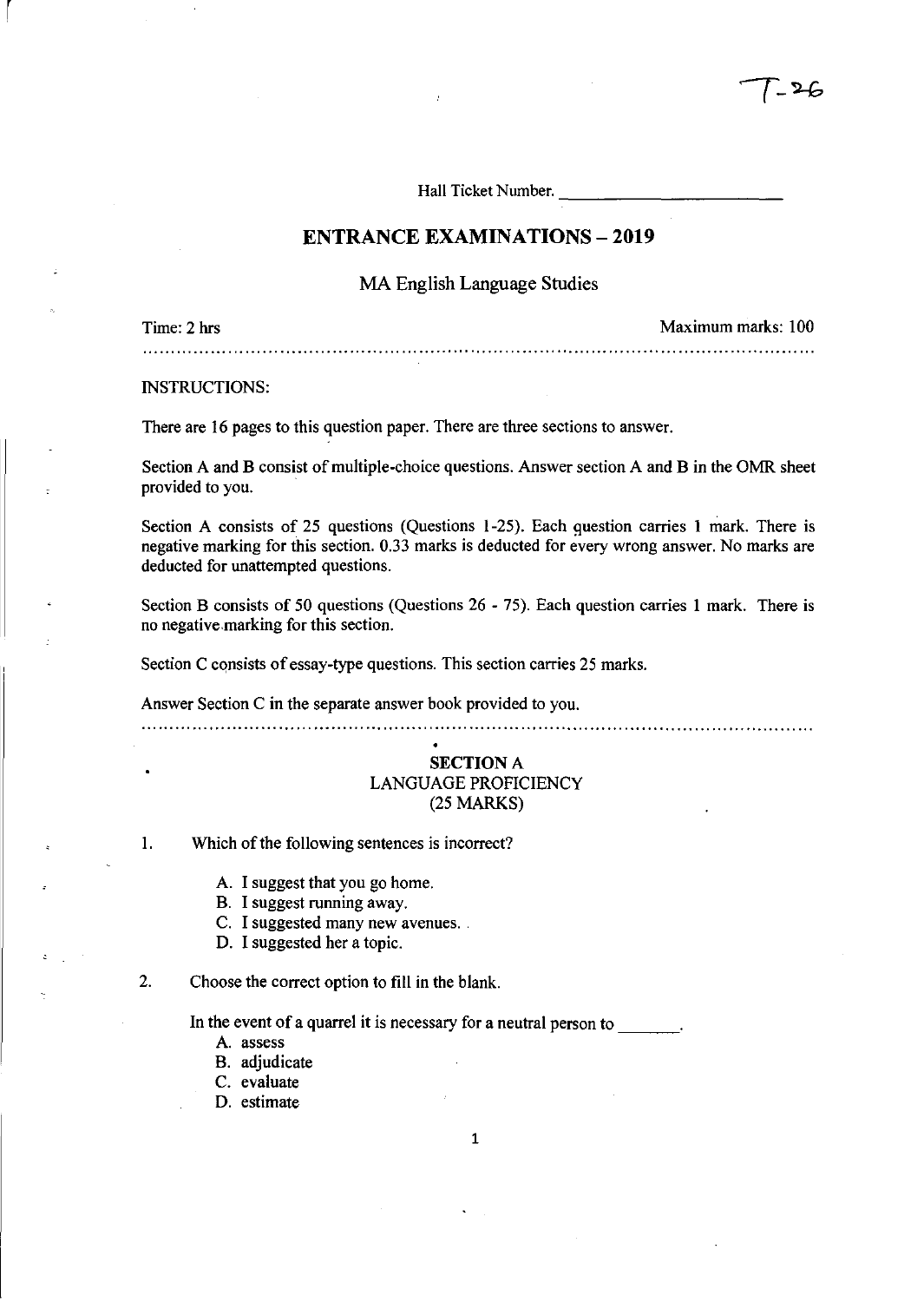3. \_\_\_ the teacher's request, the students decided to conduct a seminar.

- A. In obedience to
- B. Pursuant to
- C. In quest of
- D. In regard to

# Select the appropriate sequence of options in questions 4 and 5 to fill in the blanks.

- 4. I lie \_\_\_\_\_ tonight, things I can change. I try to convince myself, But it's all so strange. Source: https://www.familyfriendpoems.com/poem/whats-next
	- A. awake, wishing of
	- B. prone, creating
	- C. in bed, making
	- D. sleeping, trying
- 5. I bend but do not break. I've been lost, but I'm not a I'm a wreck, but I'm not totaled. I'm but not broken. I've failed, but I'm not a failure. I've fallen hard but can get up again. I'm isolated, but still I'm free. I have been destroyed but will rebuild. My heart is broken, but it will mend. See, no matter how close I come to breaking, I just continue to Source: https://www.familyfriendpoems.com/poem/i-bend
	- A. loser, fractured, bend
	- B. bender, defeated, mend
	- C. prey, victorious, blend
	- D. victim, crippled, send

6. I don't think Susan has domestic problems, \_\_\_\_ I will talk to her.

- A. nonetheless
- B. on the contrary

C. instead

D. on the other hand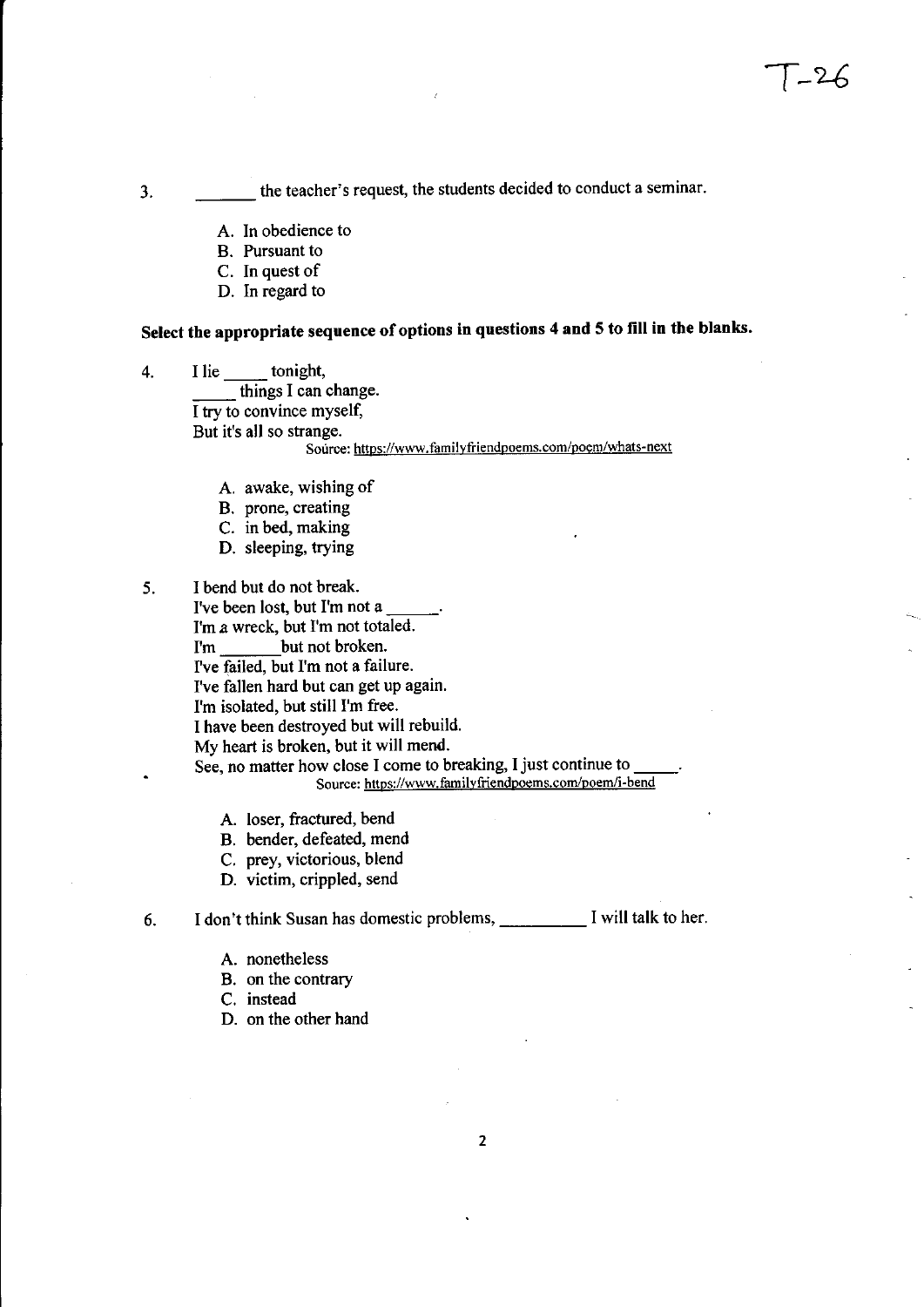7. What is the import of the following excerpt from an email communication? "Please remember that your Manager must agree on any holiday dates before you fill in the form." A. ask for information B. state a problem C. explain what should be done D. seek general consensus 8. Choose the right response to "Give me two tickets for tomorrow." A. Afternoon and evening. B. How much do you pay? C. Afternoon or evening? D. Let me also buy a couple. 9. I'm not sure if I switched off the geyser; I can't really remember \_\_\_\_\_\_\_\_\_\_\_\_\_\_\_\_ it off. A. have switched B. I switch C. switching D. to switch 10. The contract of the most been for her help, I couldn't have completed my work. A. If it B. If she had C. Was she D. Had it 11. Have you seen "The Sound of Music"? \_\_\_\_\_\_\_\_\_\_\_\_\_\_\_, it's a very good film. A. Apparently B. Admittedly C. Nevertheless D. Despite 12. The trial in which Mr. Mathur was accused of murder was scheduled to end week. A. any B. at the last C. that very D. after

r

3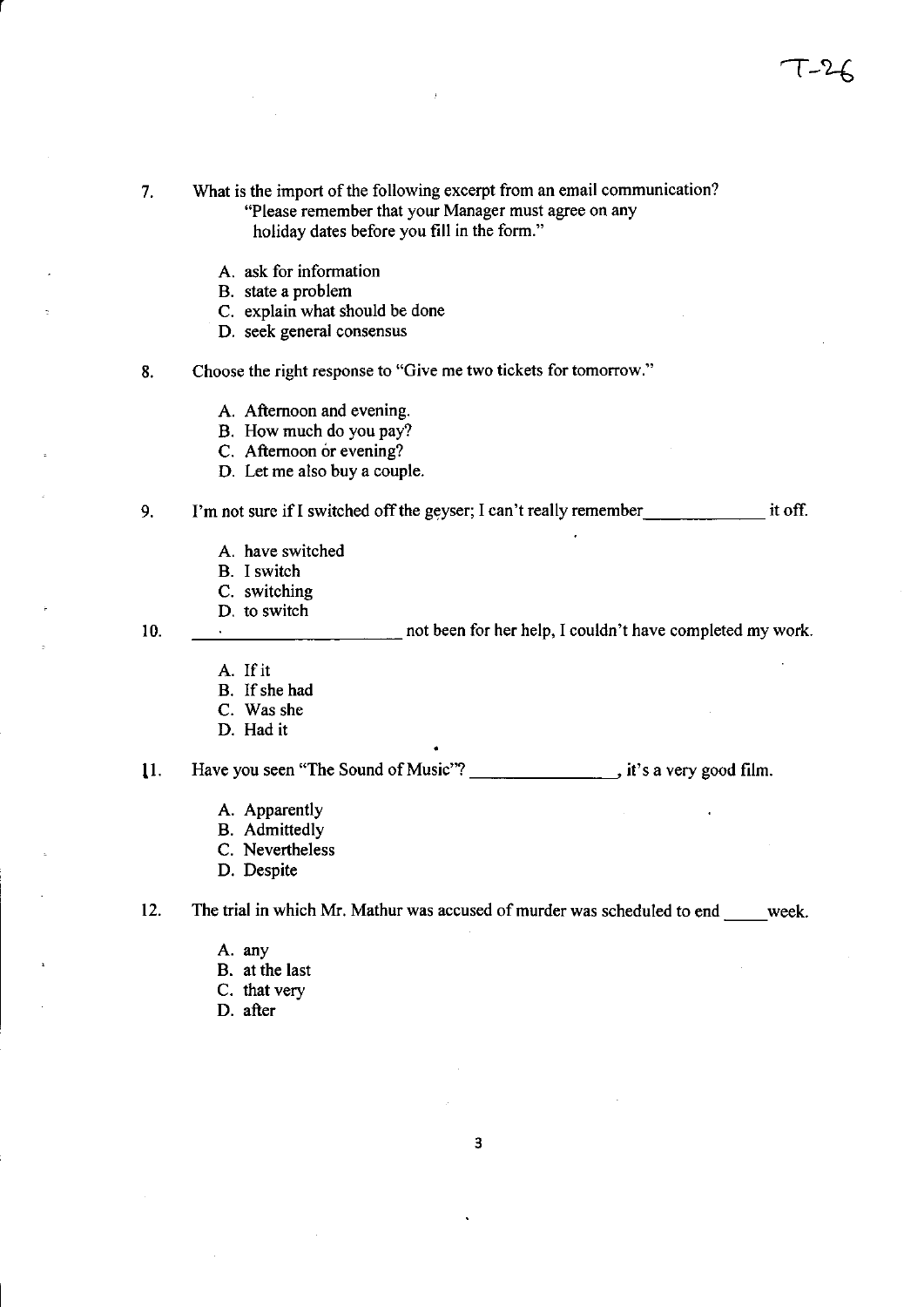13. Akarsh and Sara have been going out together \_\_\_\_\_\_\_\_\_\_ they met two weeks ago.

- A. for
- B. since
- C. because
- D. as

14. Fill in the missing information in the conversation exchange below.

- P: Do you smoke?
- $Q: I$  any more.
- P. When did you give up?
- A. used to, don't
- B. used to, didn't
- c. was smoking, not smoking
- D. smoked, didn't

15. I went to the bank but I forgot the summary the cheque into my account.

- A. depositing
- B. to have deposited
- C. to deposit
- D. to have been deposited

#### 16. Which of the following is grammatically INCORRECT?

- A. I look forward to hearing from you soon.
- B. We are committed to serving you better.
- C. The government announced the notification for employment with a view to pacifying the agitated unemployed youth.
- D. The government's approach to handle the opposition has received a lot of criticism.
- 17. In the sentence below, identify the part which has an error.

This model leads to the conclusion that even the most vulnerable child can show improvement ifher environment improve markedly.

- A. This model leads to the conclusion
- B. that even the most vulnerable child
- C. can show improvement
- D. if her environment improve markedly.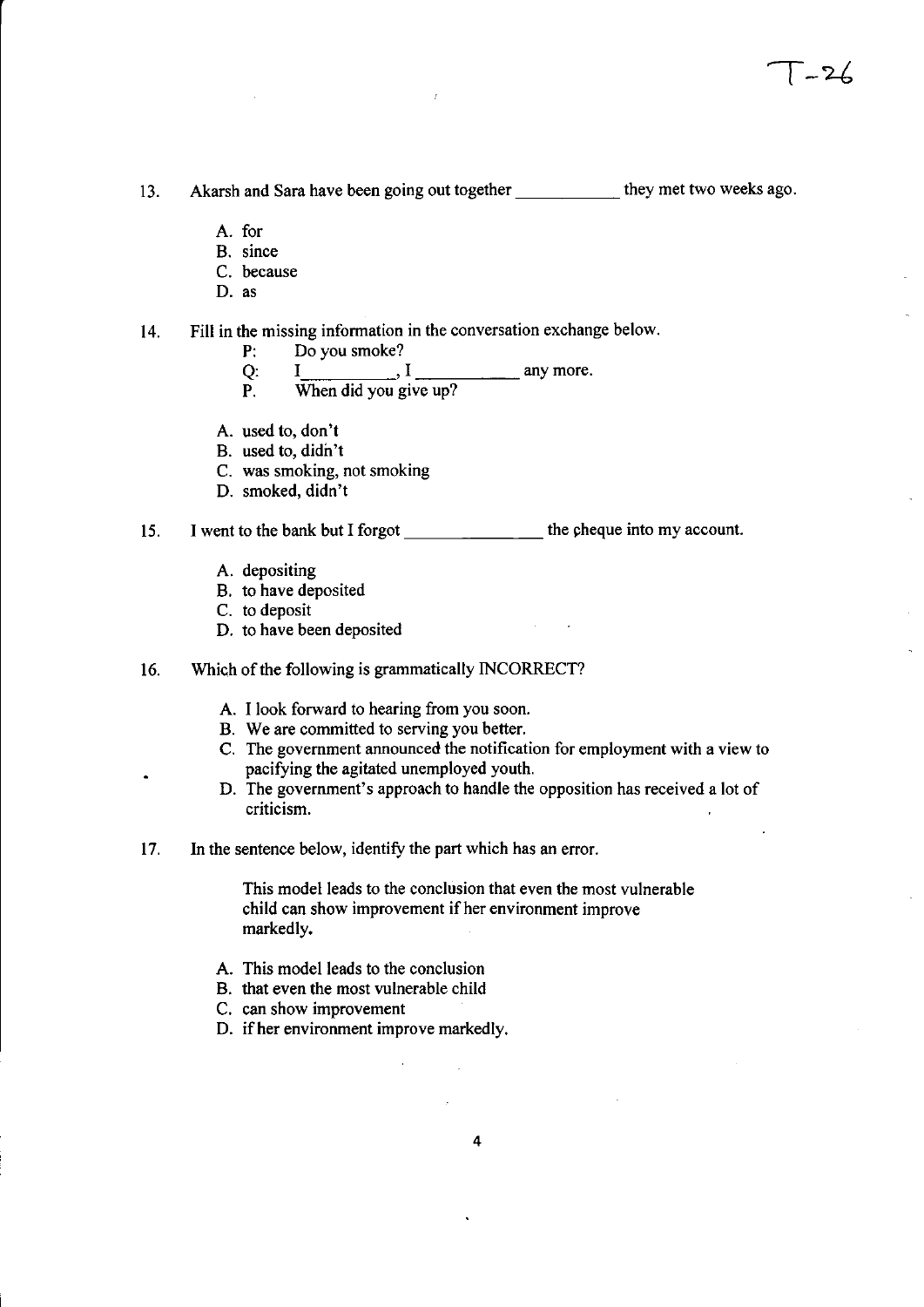18. Identify the meaning of the underlined phrase in the sentence below.

I don't know anyone in England, but I am sure I will manage when I find my feet.

- A. Finding the place
- B. Starting to feel confident in the place
- C. Starting to move around the place
- D. Taking off shoes
- 19. Fill in the blank with appropriate set of words. When she went to see her parents for the weekend, I thought nothing  $\frac{1}{\sqrt{1-x^2}}$  it.
	- A. of, off
	- B. in, with
	- C. off, of
	- D. out, on

## Answer questions 20 to 24 by filling in the blanks with an appropriate word from the options given below.

The trouble with words is that most of  $\qquad \qquad$  (20) have got more than one meaning  $$ they're (21). We can see this straight away if we look in a dictionary. Most of the entries give  $(22)$  than one meaning for a word. Take a  $(23)$  like 'band'. We might think its meaning is \_\_\_\_\_\_(24): 'a pop group'.

(Source: Crystal, 2010, p.37)

- 20. A. you
	- B. us
	- C. them
	- D. none of the above
- 21. A. obvious
	- B. perspicacious
	- C. perspicuous
	- D. ambiguous
- 22. A. more
	- B. less
	- C. higher
	- D. greater
- 23. A. construct
	- B. concept
	- C. word
	- D. term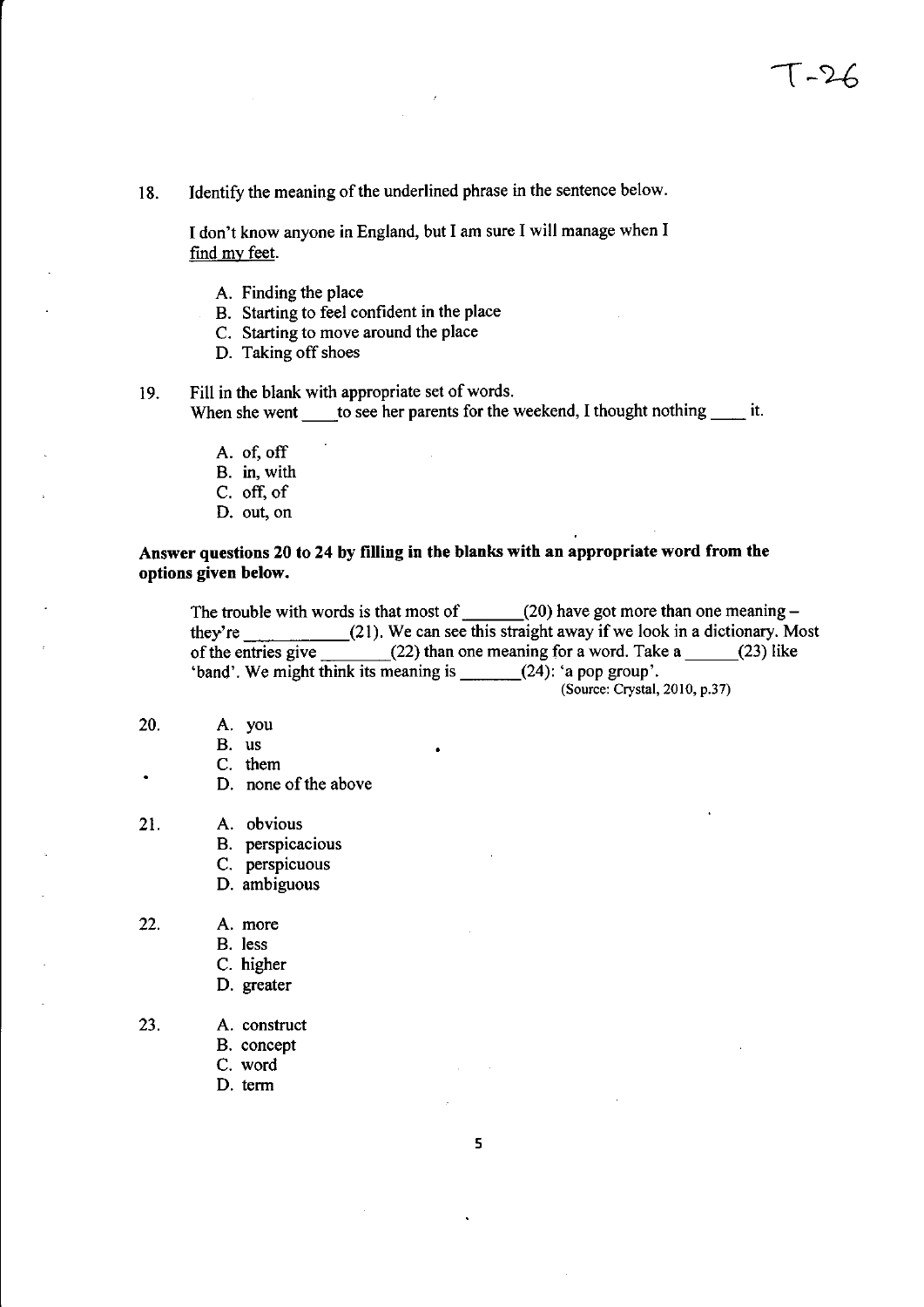<u>- 26 - </u>

24. A. obvious

r

- B. opaque
- C. noticeable
- D. luminous
- 25. The sentences below are jumbled. Choose the best option that puts the sentences in the right order to create a coherent text for the reader.
	- 1. Ideally, engineering professionals share a vast amount of knowledge and experience.
	- ii. However, one major challenge faced by professional engineer is the successful communication of technical information to their clients.
	- iii. Successful communication is an important element of professional practice.
	- iv. Therefore, communication between peers can proceed without major misunderstandings.
	- v. Moreover, the information may be communicated in confusing detail, obscuring the points vital to avoiding safety hazards.
	- VI. Often, these clients lack the expertise to interpret the information provided.
		- **A. iii, i, iv, ii, vi, v**
		- **B. iii, vi, ii, I, iv, v**
		- **c. i, iii, iv, ii, vi, v**
		- **·D. I, iii, iv, vi, ii, v**

#### **SECTION B**

# CONTENT AND ANALYTICAL ABILITY

# $(50$  MARKS $)$

- 26. A synonym is a word or a phrase that means nearly the same as another word. A homonym is a word or a phrase that has similar spelling or pronunciation but different meanings and origins. A paronym is
	- A. a word that is derived from the same root as another word
	- B. a word formed from the initial letters of a name
	- C. a word or phrase derived from the proper name of a person or place
	- D. a word or a phrase that means nearly the opposite of another word
	-

27. **Example of an isogram in English.** 

- A. buffet
- B. dinner
- C. brunch
- D. chicken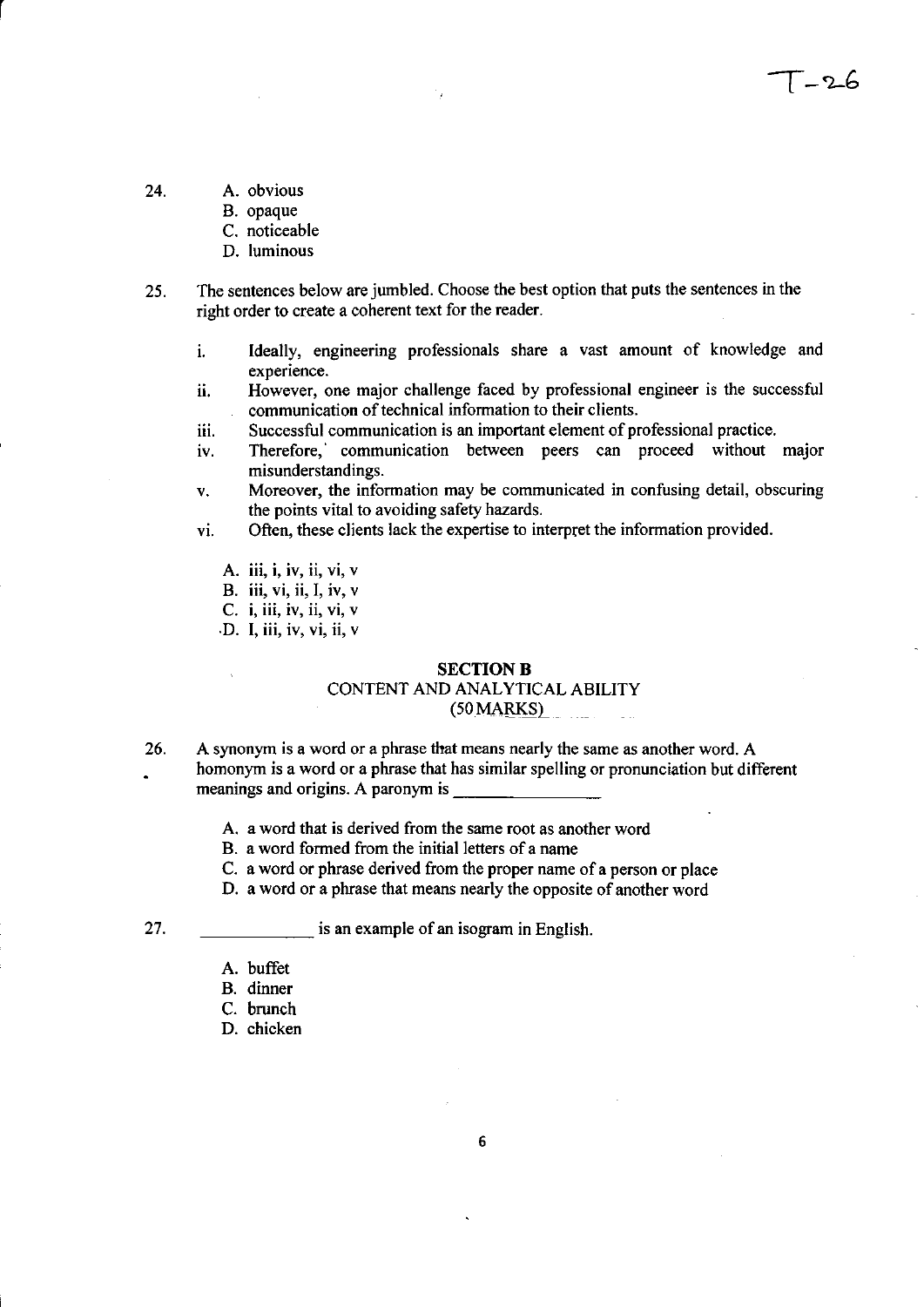- 28. The sentence, "Mary is a friend of John's but not a cousin of Bill's" contains two examples of grammatical structure.
	- A. double negative
	- B. double genitive
	- C. double superlative
	- D. double comparative
- 29. The  $/\text{tf}/$  sound is a...
	- A. voiceless palato-alveolar affricate
	- B. voiced palato-alveolar affricate
	- C. voiceless palato-alveolar plosive
	- D. voiced palato-alveolar plosive
- 30. The sentence, *When he became the first man to walk on the moon, Neil Armstrong said that it was a "small step for man, but a giant leap for mankind."* is an example of \_\_\_\_.
	- A. antithesis
	- B. hypothesis
	- C. epithet
	- D. thesis
- 31. The first kind of writing system was ...
	- A. pictographic
	- B. morphemic
	- C. syllabic
	- D. phonetic
- 32. The original hypothesis about language was that. ..
	- A. If infants were allowed to grow up without hearing or learning language, they would spontaneously use the original God-given language.
	- B. If infants were allowed to grow up without hearing or learning language, they would use their paralanguage.
	- C. If infants were allowed to grow up without hearing or learning language, they would not communicate in any manner.
	- D. If infants were allowed to grow up without hearing or learning language, they would pick up animal like communication patterns.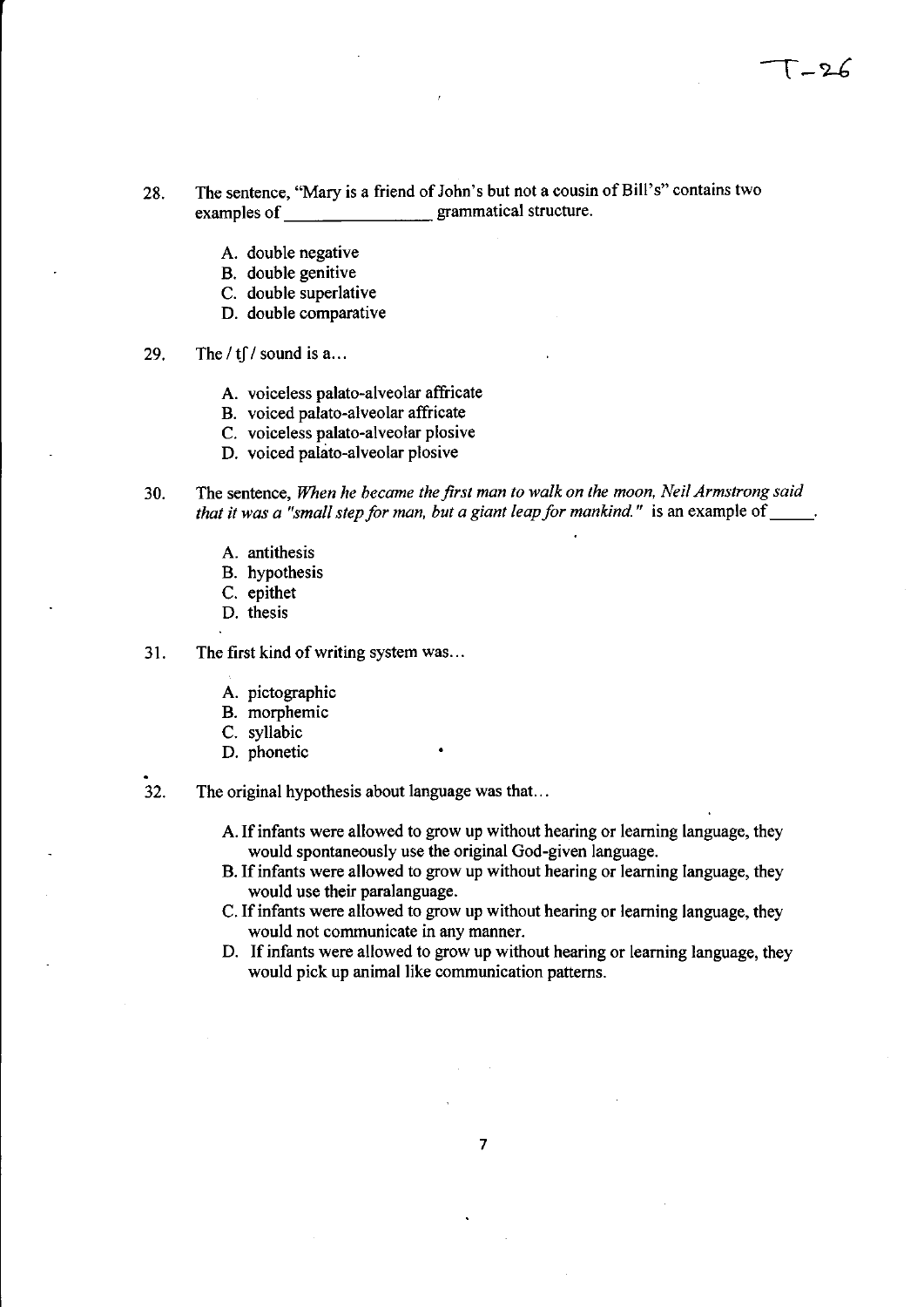- A. blending
- B. clipping
- C. compounding
- D. blending and clipping.

### 34. Words that sound similar to the noises they describe are examples of ...

- A. onomatopoeia
- B. euphony
- C. homophony
- D. symphony
- 35. The property of <u>contained accounts</u> for the fact that we can use language to think and talk about language itself, making it one of the distinguishing features of human language.

 $\sqrt{26}$ 

- A. displacement
- B. reflexivity
- C. arbitrariness
- D. productivity
- 36. Who among the following coined the idea ofa 'language game' serving as a mediator between language and the world?
	- A. Halliday
	- B. Bloomfield
	- C. Saussure

 $\bullet$ 

- D. Wittgenstein
- 37. The concept that different languages drive and are driven by different perceptions of the world is ...
	- A. mentalism
	- B. relativism
	- C. linguistic relativity
	- D. semantic variability
- 38. Chomsky's famous sentence, "Colourless green ideas sleep furiously" illustrates that ...
	- A. well-formedness is independent of meaning
	- B. well-formedness and meaning are interdependent
	- C. meaning is inclusive of well-formedness
	- D. meaning and well-formedness are linked by words.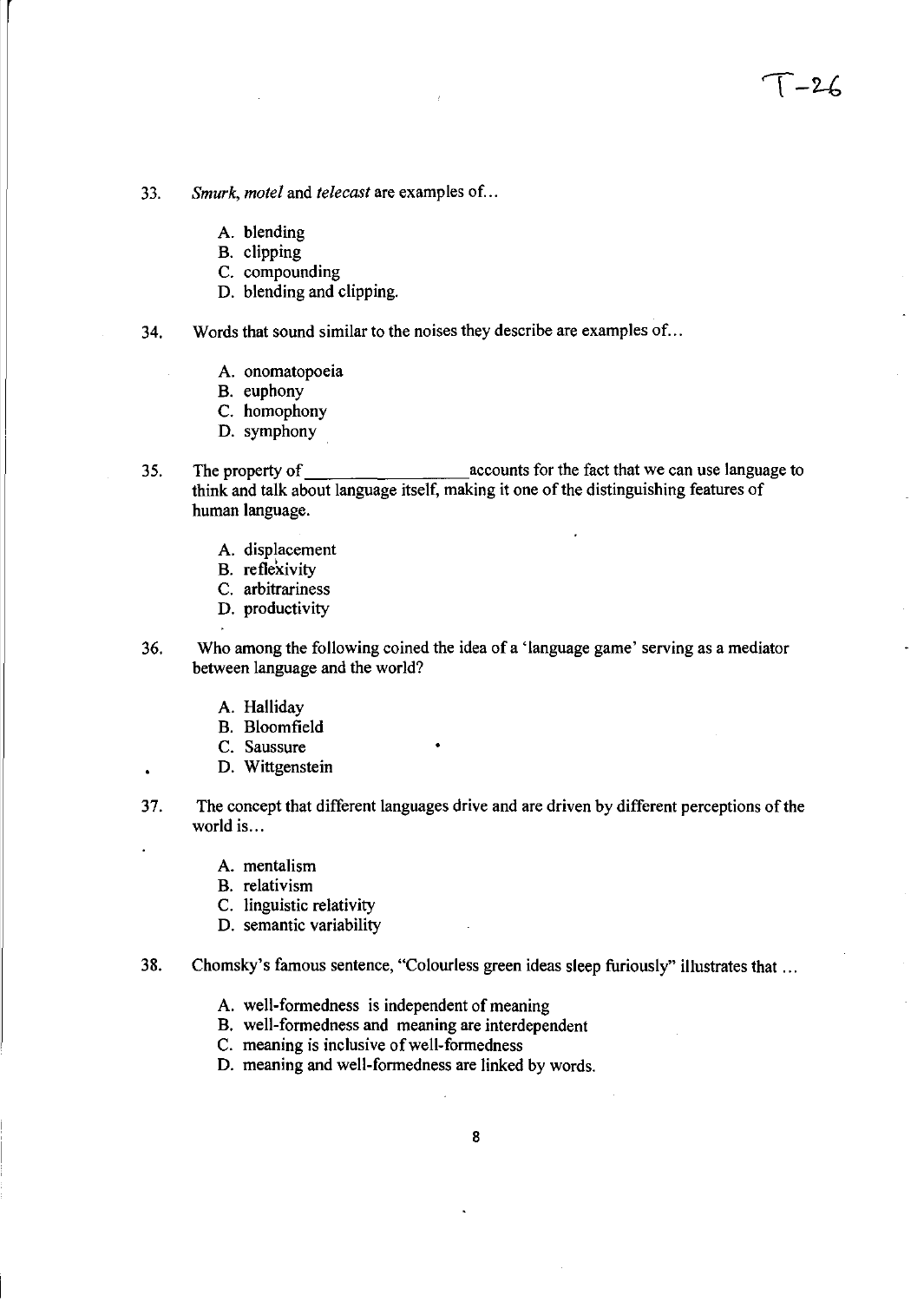- 39. Universal Grammar is NOT...
	- A. what the human mind knows genetically about language
	- B. exclusively linguistic
	- C. a system of conditions that every natural language fulfils
	- D. learnt by teaching or experience
- 40. Cultural Transmission in which culture is passed on to a new learner(s) through certain channels can be considered as a ...

 $-26$ 

- A. one-way system
- B. two-way system
- C. randomly generated system
- D. alternative system

41. The speech habits peculiar to a particular person is termed as ...

- A. dialect
- B. sociolect
- C. idiolect
- D. monolect
- 42. During childhood, there is a period when the human brain is most ready to receive input and learn a particular language. This is generally known as the period.
	- A. critical
	- B. insightful
	- C. learning
	- D. dominant
- 43. Rose is a hyponym of ...
	- A. petal
	- B. flower
	- C. love
	- D. red

44. Two or more words with the same form and related meanings are ...

- A. polysemous
- B. homophones
- C. hyponyms
- D. synonymous

9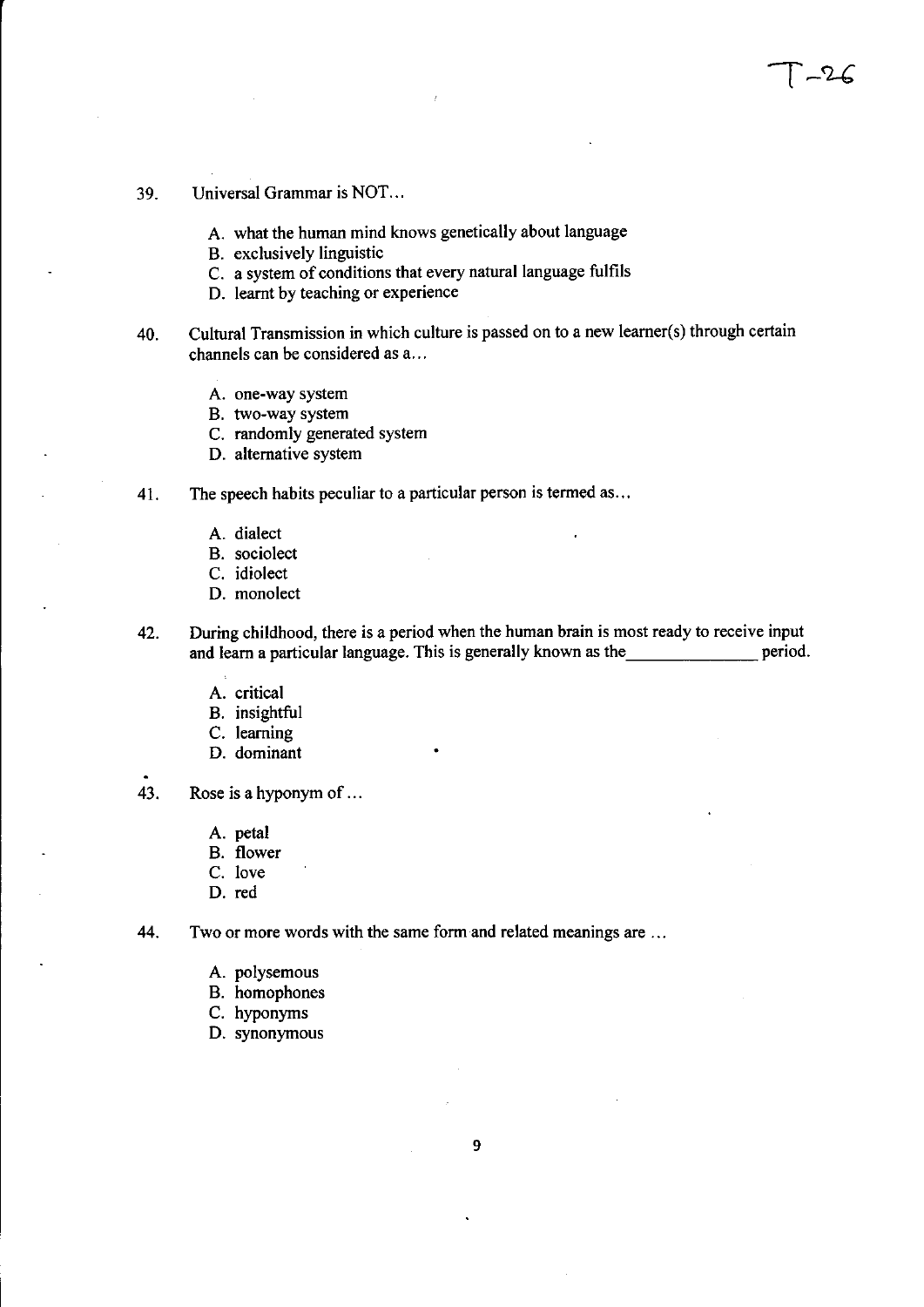- 45. The study of variation in language viewed from a historical perspective of change through time is referred to as study.
	- A. anachronic
	- B. synchronic
	- C. diachronic
	- D. parachronic

46. General Service list of English words is associated with \_\_\_\_\_\_\_\_\_\_\_\_.

- A. Averil Coxhead
- B. Michael West
- C. Harold Palmer
- D. Henry Sweet
- 47. "A specification of the content of a course of instruction which lists what will be taught and tested" is called...
	- A. curriculum
	- B. lesson plan
	- C. syllabus
	- D. unit
- 48. The words printed at the top of each page of the dictionary to indicate the first and the last word entry on the page are referred to as...
	- A. Synonyms
	- B. Hyponyms
	- C. Usage
	- D. Guide
- 49. ESL stands for ...
	- A. English as a stationary language
	- B. English as a standard language
	- C. English as second language
	- D. English as a secondary language
- 50. Which of the following is a receptive skill?
	- A. Speaking
	- B. Understanding
	- C. Reading
	- D. Thinking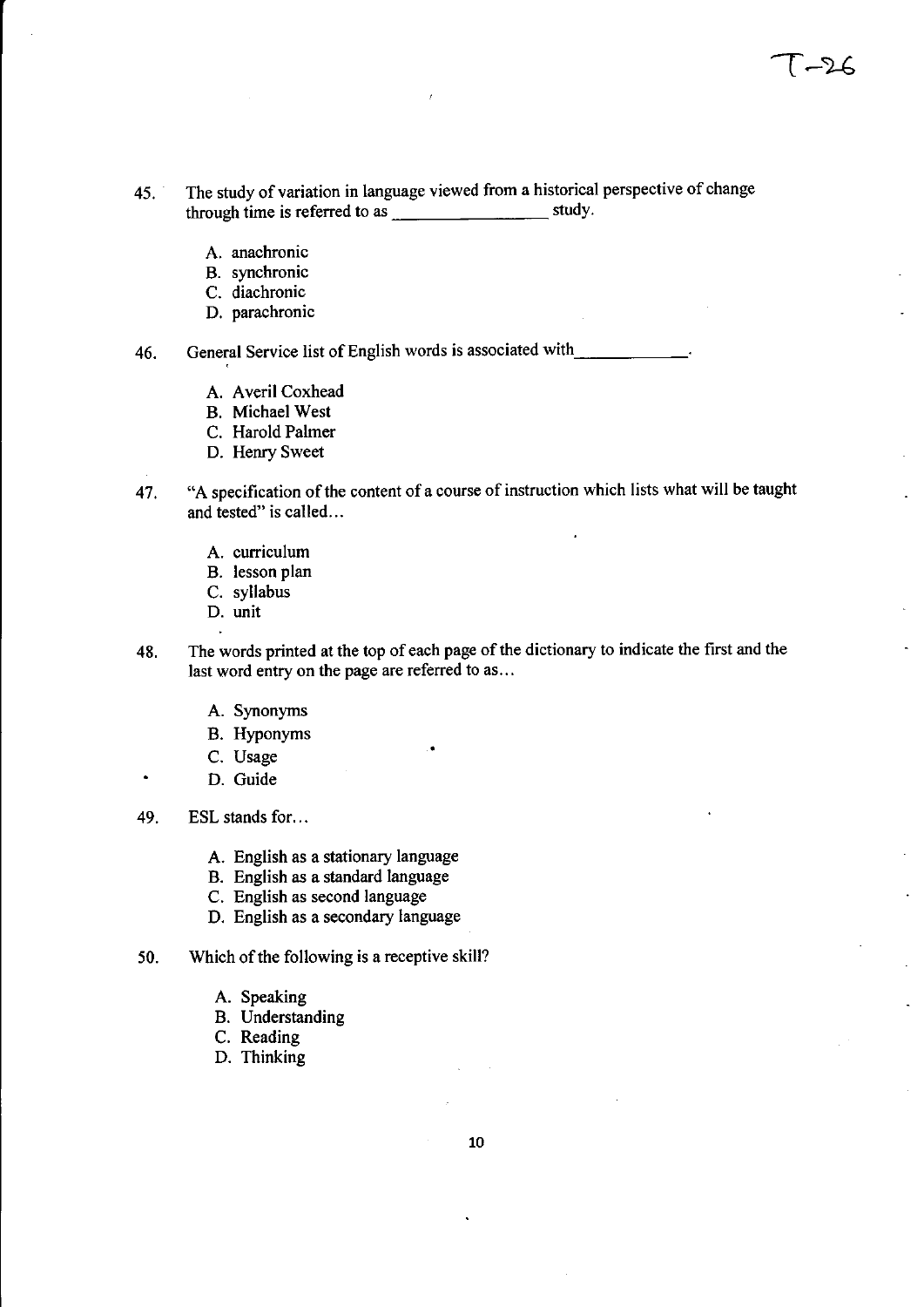- 51. Drills are commonly associated with ...
	- A. audiolingual method
	- B. natural approach
	- C. communicative approach
	- D. silent way

r

#### 52. Stimulus, response and reinforcement are stages related to ...

- A. behaviourism
- B. cognitivism
- C. constructivism
- D. connectionism
- 53. Which of the following is an example of General English course?
	- A. A Libyan marine biologist is preparing to present a research paper in English at an international conference.

 $-21$ 

- B. A group of Indian air traffic controllers are receiving instruction in aviation English.
- C. A group of freshly recruited software engineers in Asia are being trained on English communication for the call centre industry.
- D. A young learner of class V is being taught how to describe the process of making paper kites.
- 54. What does this famous dictum refer to, "You shall know a word by the company it keeps!".
	- A. Synonym
	- B. Phrasal verbs
	- C. Collocation
	- D. Idioms

#### 55. What is *been* in the question, *"Where have you been?"*

- A. A participle
- B. A modal verb
- C. An infinitive
- D. An auxiliary verb

### 56. The audio-lingual method emerged in ...

- A. The United kingdom
- B. The United states
- C. South Asia
- D. Africa.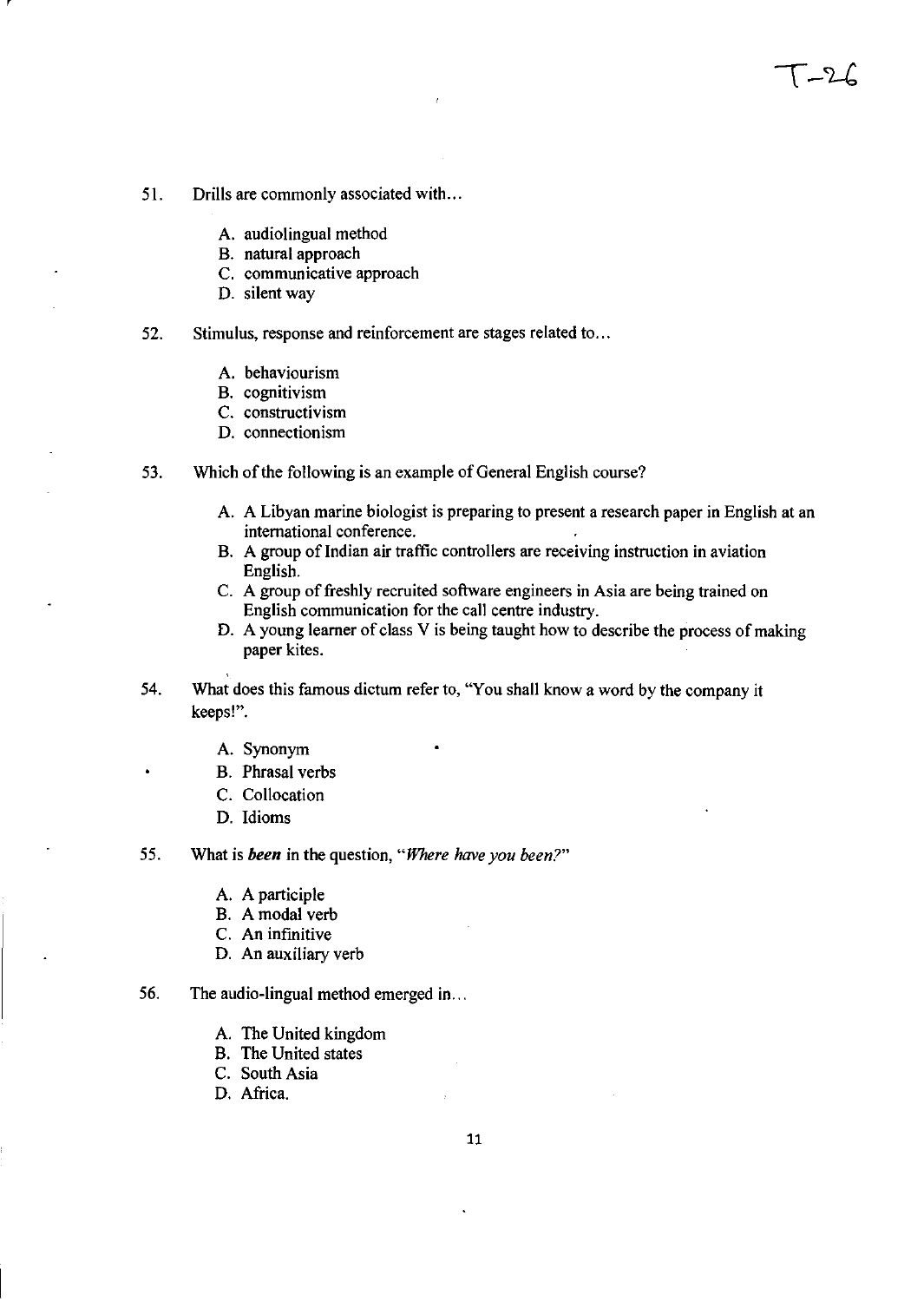- 57. Pair and group work are commonly associated with ...
	- A. grammar-translation method
	- B. situational language teaching
	- C. communicative approach
	- D. direct method
- 58. Piaget is known for...
	- A. social constructivism
	- B. cognitive constructivism
	- C. emergentism
	- D. information processing theory
- 59. Which of the following supports the claim that the younger the learners are, the better the language learning is?
	- A. The natural approach
	- B. The grammar translation method
	- C. The total physical response
	- D. The silent way
- 60. N. 8. Prabhu is known for ...
	- A. Madras snowball movement
	- B. bilingualism
	- C. Bangalore project
	- D. national curriculum framework
- .61. Pick the odd one out.
	- A. read
	- B. peruse
	- C. skim
	- D. opine

For questions 62 to 64, find the set of words from the choices which are related in the same way as in the question.

- 62. CAREFUL: CAUTIOUS BOASTFUL: \_\_\_ \_
	- A. angry
	- B. humble
	- C. suspicious
	- D. arrogant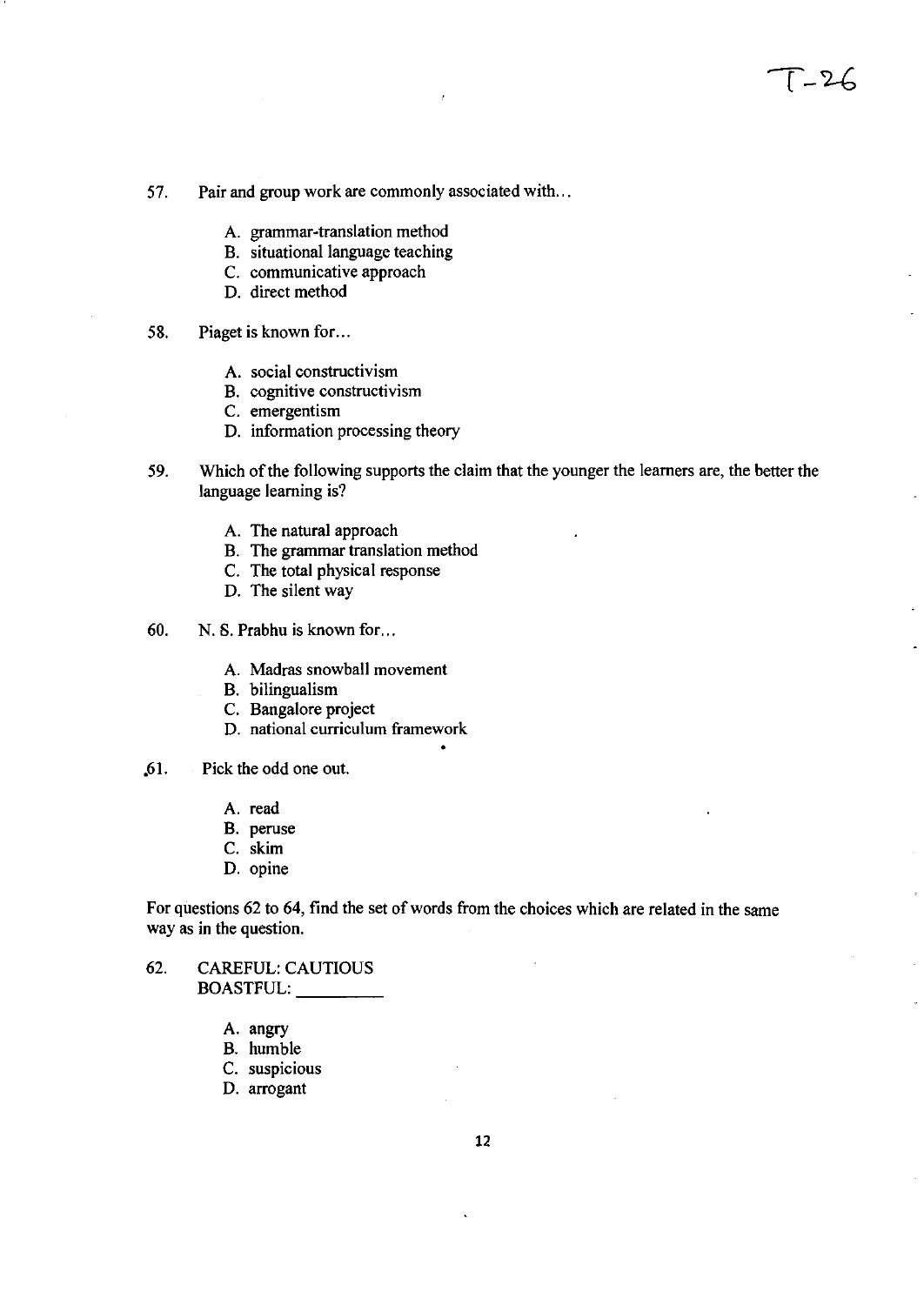- A. Dentist: measles
- B. Gynecologist: fracture
- C. Dermatologist: diabetes
- D. Cardiologist: chestpain

### 64. SPY: CLANDESTINE

r

- A. lawyer: ironic
- B. astronaut: lightheaded
- C. shepherd: garrulous
- D. accountant: meticulous
- 65. Pick the odd one out.
	- A. Phoneme
	- B. Lexeme
	- C. Morpheme
	- D. Meme
- 66. If STORY is coded as pqlov, SONG is coded as plkd, how can STRONG be coded in that language?

 $T - 26$ 

- A. pqolkd
- B. pqllkd
- C. poqlkd
- D. plqlkd
- 6.7. If P is the husband of Q, S is the daughter of R and P is the father of R, then how is Q related to S?
	- A. Mother
	- B. Grandmother
	- C. Aunt
	- D. Cousin
- 68. Find the odd one out.
	- A. Profit: loss
	- B. Virtue: vice
	- C. Euphony: cacophony
	- D. Eulogy: praise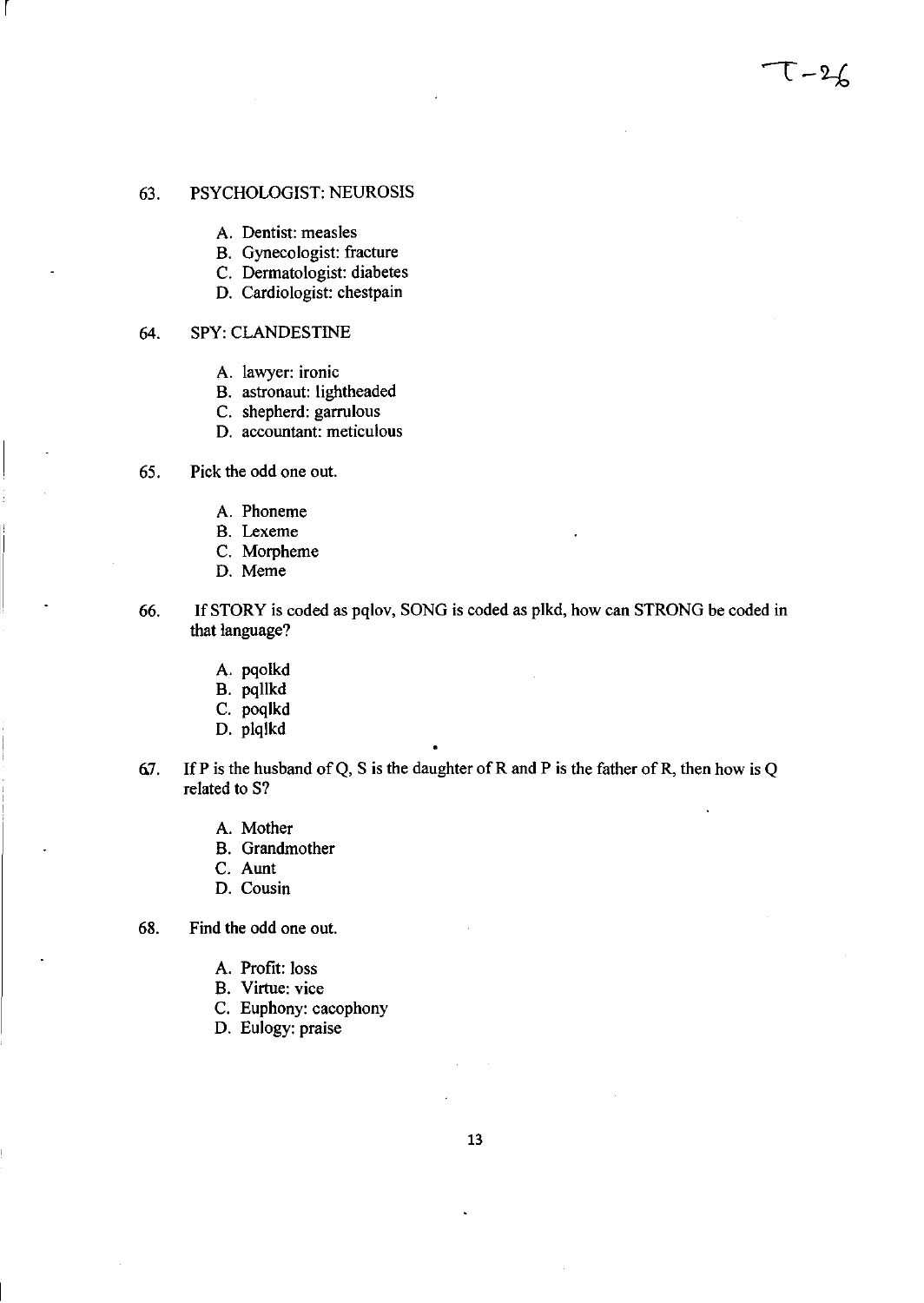69. Which of these statements best sum(s) up the meaning of the passage given?

*We would* go *to an IP A chart for a description of the sounds of all languages. It includes. for example. symbols for the velar fricative sound you may have heard in the German pronunciation of the "ch·· part of Bach or Achtung. There are many other consonant sounds in the languages of the world.* 

- A. The IPA chart describes all the variations in the consonant sounds in languages of the world.
- B. The IPA chart describes difficult German sounds better than sounds of other languages.
- c. The IPA chart describes all the sounds of all the languages.
- D. The IPA chart describes all the sounds of some of the languages.

70. A study by the University of Edinburgh Business School found that the more Facebook friends a person has, the more stressful the person finds Facebook to use.

Possible conclusions of the study are:

- I. the less number of Facebook friends a person has, the less stressful it is for the person to use Facebook.
- II. the more number of Facebook friends a person has, the less stressful it is for the person to use Facebook.
- III. the more number of Facebook friends a person has, the more stressful it is for the person to use Facebook.
- IV. the less number of Facebook friends a person has, the more stressful it is for the person to use Facebook

It can be said from the above mentioned finding of the study that conclusions are **false**.

- A. I and II
- B. I and III
- C. II and III
- D. II and IV
- 71. When the watch shows 9am and the minute hand points to north, in what direction will the hour hand point to?
	- A. North
	- B. South
	- C. East
	- D. West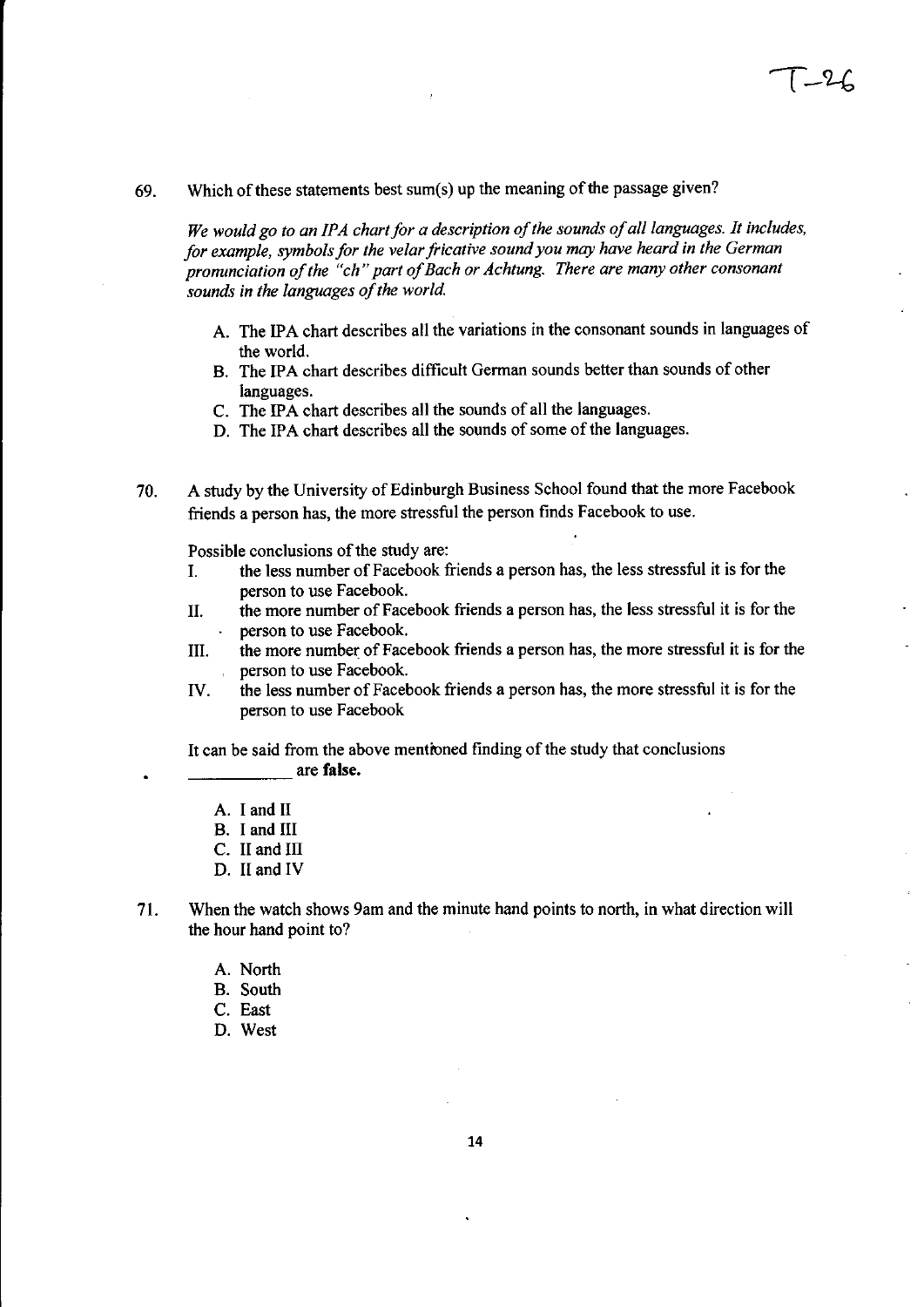72. Which course of action logically follows the given situation? *A large number of people in a hospital are diagnosed with dengue.* 

- I. The city municipal authority should take immediate steps to carry out extensive fumigation in the hospital.
- II. The people in the area should be advised to take steps to avoid mosquito bites.
	- A. Only I follows
	- B. Only II follows
	- C. neither I nor II follows
	- D. Both I and II follow
- 73. Arrange the given words in alphabetical order and identify the one that comes in the third position.

recoil, recompense, reciprocity, reckoning, recognize

- A. Reckoning
- B. Recompense
- C. Recoil
- D. Recognize
- 74. Identify the data provided in the statements I and II below is sufficient to answer the question, "what is the code for SKY in the code language?"
	- I. In the code language SKY IS BLUE is written as 'ka ni un'.
	- II. In the same code language I LIKE SKY is written as 'na ka is'.
		- A. I alone is sufficient to answer the question.
		- B. II alone is sufficient to answer the question.
		- C. Both I & II are necessary for answering the question.
		- D. Neither of them are sufficient to answer the question
- 75. Which one of the following is always associated with 'visual aesthetics'?
	- A. Homeliness
	- B. Presentation
	- C. Mathematics
	- D. Culture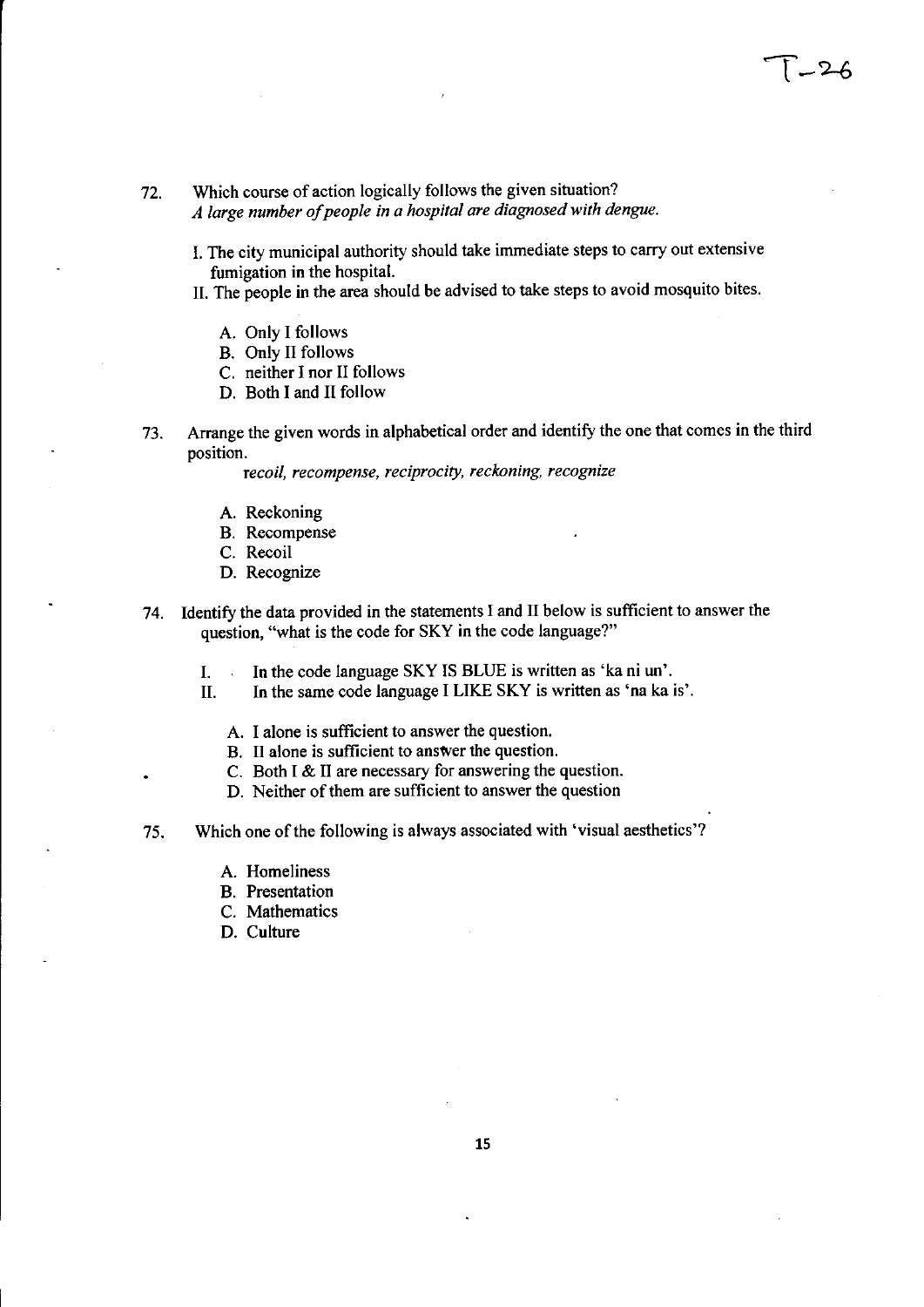## **SECTION C** ESSAY (25 MARKS)

## Write an essay on any ONE of the following in about 1500 words.

- I. Travel as education or recreation?
- 2. Learning another language is like becoming another person.
- 3. Freedom of speech or a need for censorship?
- 4. Smart phones connect the world but disconnect family and friends.
- 5. English should not be the language of higher education in India.
- 6. Artificial intelligence: a bane or a boon?
- 7. Organic farming- the way forward or back to the past?
- 8. Social media trolls: A necessary evil?
- 9. Should cricket be made the national sport of India?
- 10. Democracy: still the best form of governance?

•••